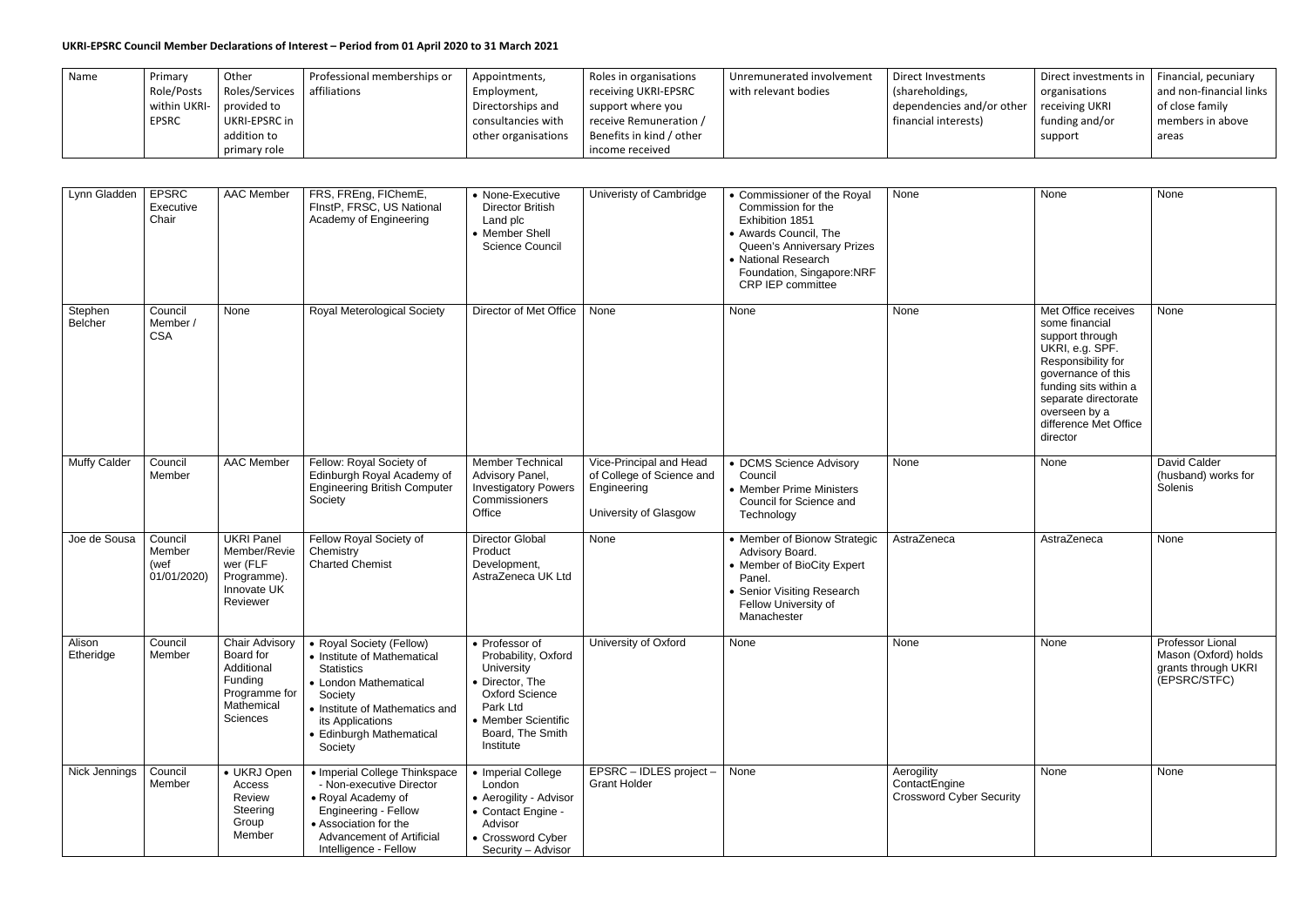| Name              | Primary<br>Role/Posts<br>within UKRI-<br><b>EPSRC</b> | Other<br>Roles/Services<br>provided to<br>UKRI-EPSRC in<br>addition to<br>primary role                                           | Professional memberships or<br>affiliations                                                                                                                                                                                                                                                                                                                                                                                    | Appointments,<br>Employment,<br>Directorships and<br>consultancies with<br>other organisations                                                                                                                                           | Roles in organisations<br>receiving UKRI-EPSRC<br>support where you<br>receive Remuneration /<br>Benefits in kind / other<br>income received                                          | Unremunerated involvement<br>with relevant bodies                                                                                                                                                                                                                                             | <b>Direct Investments</b><br>(shareholdings,<br>dependencies and/or other<br>financial interests)                                                       | Direct investments in<br>organisations<br>receiving UKRI<br>funding and/or<br>support | Financial, pecuniary<br>and non-financial links<br>of close family<br>members in above<br>areas |
|-------------------|-------------------------------------------------------|----------------------------------------------------------------------------------------------------------------------------------|--------------------------------------------------------------------------------------------------------------------------------------------------------------------------------------------------------------------------------------------------------------------------------------------------------------------------------------------------------------------------------------------------------------------------------|------------------------------------------------------------------------------------------------------------------------------------------------------------------------------------------------------------------------------------------|---------------------------------------------------------------------------------------------------------------------------------------------------------------------------------------|-----------------------------------------------------------------------------------------------------------------------------------------------------------------------------------------------------------------------------------------------------------------------------------------------|---------------------------------------------------------------------------------------------------------------------------------------------------------|---------------------------------------------------------------------------------------|-------------------------------------------------------------------------------------------------|
|                   |                                                       | • UKRI AI<br>Review<br>Committee<br>Member<br>$\bullet$ EPSRC<br>Science,<br>Engineering<br>and<br>Technology<br>Board<br>Member | • Institute of Electrical and<br><b>Electronic Engineers - Fellow</b><br>• Academia Europea -<br>Member<br>• Institution of Engineering<br>and Technology - Fellow<br>• British Computer Society -<br>Fellow<br>• European Artificial<br>Intelligence Association -<br>Fellow<br>• Royal Society of Arts -<br>Fellow<br>• City and Guilds of London<br>Institute - Fellow University<br>of Southampton - Visiting<br>Professor | • Darktrace - Advisor<br>• Reliance Cyber<br>Science - Advisor<br>• National Security<br>Council - Science<br>and Technology<br>Committee $-$<br>Member<br>• Al Council -<br>Member<br>• Monaco Digital<br>Advisory Council -<br>Members |                                                                                                                                                                                       |                                                                                                                                                                                                                                                                                               |                                                                                                                                                         |                                                                                       |                                                                                                 |
| Sarah<br>Sharples | Council<br>Member                                     | Panel Member                                                                                                                     | • Fellow IET<br>• Fellow Chartered Institution<br>of Ergonomics and Human<br>Factors                                                                                                                                                                                                                                                                                                                                           | • Non-Executive<br><b>Director Connected</b><br><b>Places Catapult</b>                                                                                                                                                                   | University of Nottingham                                                                                                                                                              | Science Advisory Council-<br>Department of Transport                                                                                                                                                                                                                                          | • Small number of inherited<br>shares in Pearson<br><b>Education Severn Trent</b><br>Water<br>• Co-operative Bank<br>• Intercontinental hotels<br>group | None                                                                                  | None                                                                                            |
| <b>Mark Smith</b> | Council<br>Member and<br><b>SIM</b>                   | <b>AAC</b> Member                                                                                                                | None                                                                                                                                                                                                                                                                                                                                                                                                                           | University of<br>Southampton                                                                                                                                                                                                             | • Member Sir Henry<br>Royal Institute Science<br><b>Facilities Board</b><br>• Member Higher<br><b>Education Funding</b><br><b>Council for Wales</b><br>(HEFCW)<br>• Member Jisc Board | • Chair UCEA Board<br>• Chair HESCU Board<br>• Chair Graduate Prospects<br>Board<br>• Chair Financial Sustainability<br><b>Strategy Group (FSSG)</b><br>• Chair (UCEA) University<br><b>Colleges Employers</b><br>Association<br>• Member (HESA) Higher<br><b>Education Statistics Agency</b> | None                                                                                                                                                    | None                                                                                  | None                                                                                            |
| lan Walmsley      | Council<br>Member                                     | • UK NQTP<br>Strategic<br>Advisory<br>Board                                                                                      | • The Optical Society<br>• Royal Society<br>• Royal Society Dining Club<br>Institute of Physics<br>• American Physical Society<br><b>Physical Society Club</b><br>$\bullet$ AAAS<br>• IEEE Photonics Society                                                                                                                                                                                                                   | • Imperial College<br>London<br>• EPSRC Peer<br><b>Review College</b><br>• Quantum<br>Community<br>Network<br>• ORCA Computing                                                                                                           | None                                                                                                                                                                                  | None                                                                                                                                                                                                                                                                                          | 15% in OCRA computing -<br>no current value                                                                                                             | None                                                                                  | None                                                                                            |
| Tim Whitley       | Council<br>Member                                     | None                                                                                                                             | FIET, FITP                                                                                                                                                                                                                                                                                                                                                                                                                     | <b>BT Plc</b>                                                                                                                                                                                                                            | None                                                                                                                                                                                  | • Board member on New<br>Anglia Local Enterprise<br>Partnership (LEP).<br>• Visiting Professor with the<br>Computer Science &<br><b>Electronic Engineering</b>                                                                                                                                | <b>BT Shares</b>                                                                                                                                        | None                                                                                  | None                                                                                            |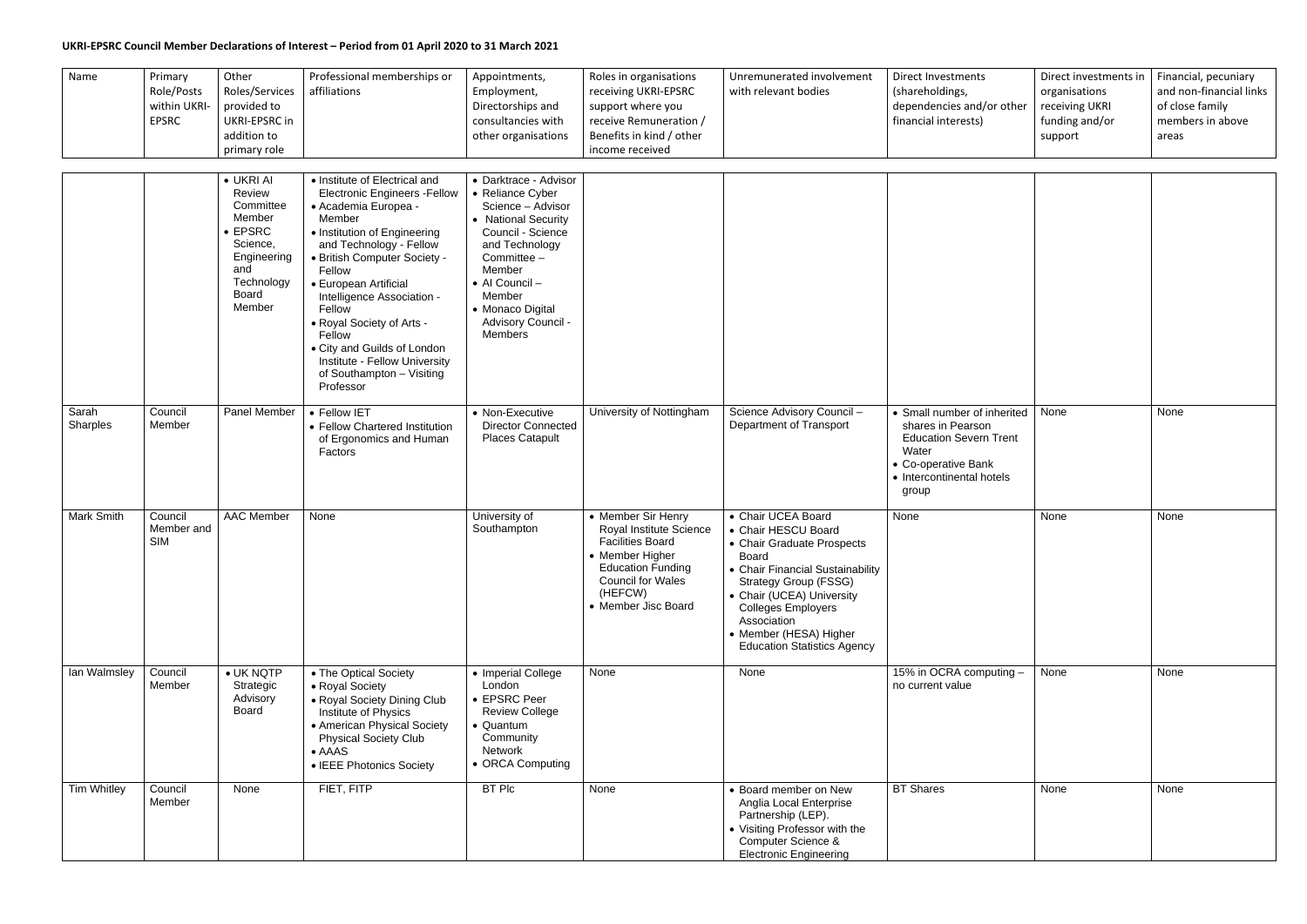| Name | Primary      | Other          | Professional memberships or | Appointments,       | Roles in organisations   | Unremunerated involvement | Direct Investments        |
|------|--------------|----------------|-----------------------------|---------------------|--------------------------|---------------------------|---------------------------|
|      | Role/Posts   | Roles/Services | affiliations                | Employment,         | receiving UKRI-EPSRC     | with relevant bodies      | (shareholdings,           |
|      | within UKRI- | provided to    |                             | Directorships and   | support where you        |                           | dependencies and/or other |
|      | <b>EPSRC</b> | UKRI-EPSRC in  |                             | consultancies with  | receive Remuneration /   |                           | financial interests)      |
|      |              | addition to    |                             | other organisations | Benefits in kind / other |                           |                           |
|      |              | primary role   |                             |                     | income received          |                           |                           |

| or other | Direct investments in<br>organisations<br>receiving UKRI<br>funding and/or<br>support | Financial, pecuniary<br>and non-financial links<br>of close family<br>members in above<br>areas |
|----------|---------------------------------------------------------------------------------------|-------------------------------------------------------------------------------------------------|
|          |                                                                                       |                                                                                                 |
|          |                                                                                       |                                                                                                 |
|          |                                                                                       |                                                                                                 |
|          |                                                                                       |                                                                                                 |
|          |                                                                                       |                                                                                                 |

|  |  | Department, University of            |  |
|--|--|--------------------------------------|--|
|  |  | Essex.                               |  |
|  |  | • William Pitt Fellow at             |  |
|  |  |                                      |  |
|  |  | Pembroke College                     |  |
|  |  | • Cambridge University (From         |  |
|  |  | 12 Feb 2018)                         |  |
|  |  | • As Managing Director,              |  |
|  |  | Applied Research for BT has          |  |
|  |  | governance of BT's strategic         |  |
|  |  |                                      |  |
|  |  | university research                  |  |
|  |  | programme.                           |  |
|  |  | • National Quantum                   |  |
|  |  | <b>Technology Programme</b>          |  |
|  |  | <b>Strategic Advisory Board</b>      |  |
|  |  | • NPL National Timing Centre         |  |
|  |  | <b>Steering Committee</b>            |  |
|  |  | • York Quantum QComms                |  |
|  |  |                                      |  |
|  |  | Hub Advisory Board                   |  |
|  |  | • Transnet External Advisory         |  |
|  |  | Board                                |  |
|  |  | • Airguide Technical Advisory        |  |
|  |  | Board                                |  |
|  |  | • We have current contractual        |  |
|  |  |                                      |  |
|  |  | research relationships with:         |  |
|  |  |                                      |  |
|  |  | <b>Bangor University, University</b> |  |
|  |  | of Bath, Bournemouth                 |  |
|  |  | University, University of            |  |
|  |  | Bristol, University of               |  |
|  |  | Cambridge, City University           |  |
|  |  | London, University of                |  |
|  |  | Edinburgh, University of             |  |
|  |  |                                      |  |
|  |  | Essex, University of Exeter,         |  |
|  |  | Imperial College London,             |  |
|  |  | Kings College London,                |  |
|  |  | Lancaster University,                |  |
|  |  | University of Leeds,                 |  |
|  |  | Loughborough University,             |  |
|  |  | University of Manchester,            |  |
|  |  | University of Oxford,                |  |
|  |  | Queen Mary University of             |  |
|  |  |                                      |  |
|  |  | London, Robert Gordon                |  |
|  |  | University, University of            |  |
|  |  | Sheffield, University of             |  |
|  |  | Southampton, University of           |  |
|  |  | Stirling, University of              |  |
|  |  | Strathclyde, University of           |  |
|  |  | East Anglia, University              |  |
|  |  |                                      |  |
|  |  | College London, University           |  |
|  |  | of Warwick, University of            |  |
|  |  | York,                                |  |
|  |  | University of Suffolk.               |  |
|  |  |                                      |  |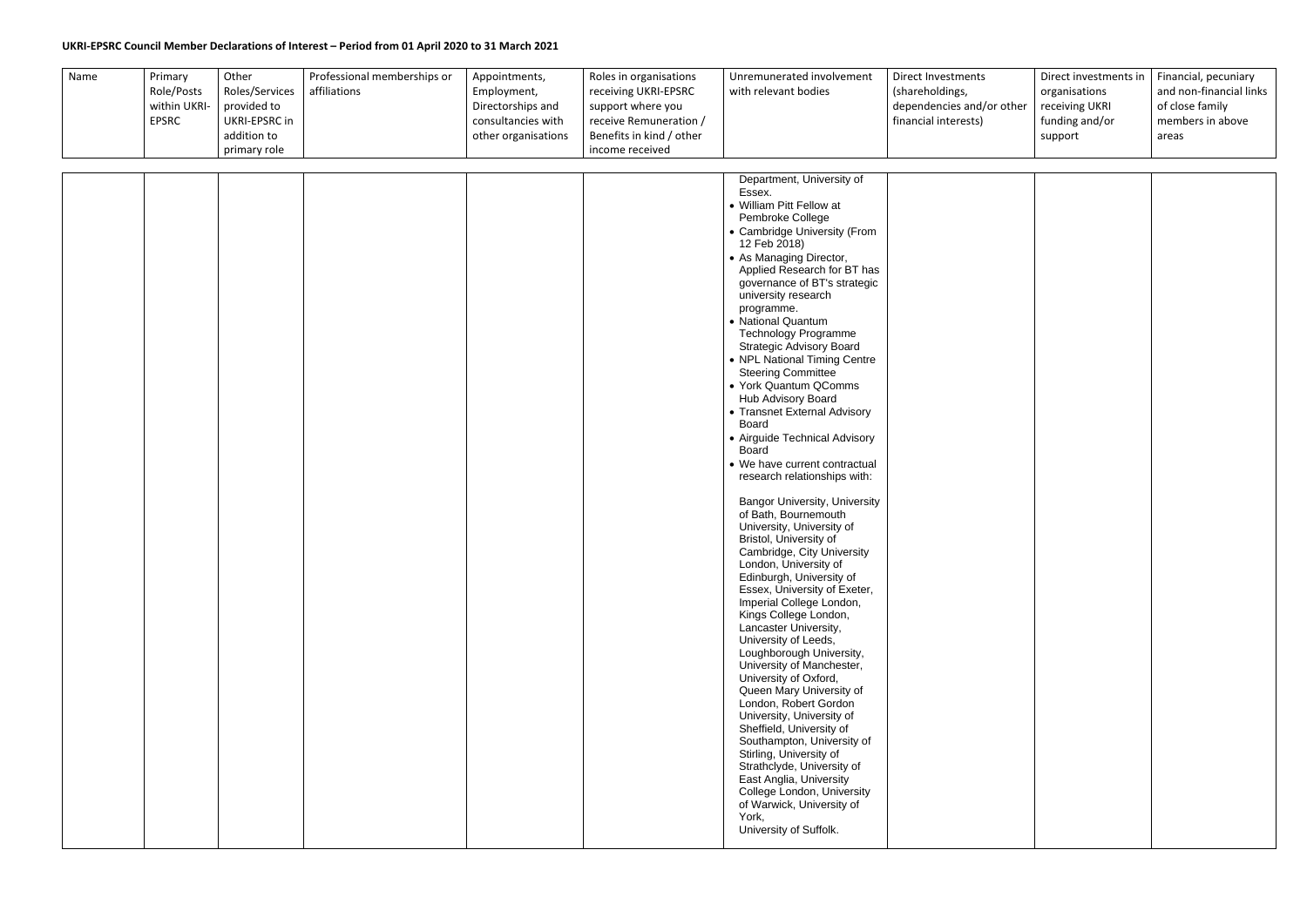| Name | Primary      | Other          | Professional memberships or | Appointments,       | Roles in organisations   | Unremunerated involvement | Direct Investments        |
|------|--------------|----------------|-----------------------------|---------------------|--------------------------|---------------------------|---------------------------|
|      | Role/Posts   | Roles/Services | affiliations                | Employment,         | receiving UKRI-EPSRC     | with relevant bodies      | (shareholdings,           |
|      | within UKRI- | provided to    |                             | Directorships and   | support where you        |                           | dependencies and/or other |
|      | <b>EPSRC</b> | UKRI-EPSRC in  |                             | consultancies with  | receive Remuneration /   |                           | financial interests)      |
|      |              | addition to    |                             | other organisations | Benefits in kind / other |                           |                           |
|      |              | primary role   |                             |                     | income received          |                           |                           |

| Direct Investments<br>(shareholdings,<br>dependencies and/or other<br>financial interests) | Direct investments in<br>organisations<br>receiving UKRI<br>funding and/or<br>support | Financial, pecuniary<br>and non-financial links<br>of close family<br>members in above<br>areas                                                                |  |  |
|--------------------------------------------------------------------------------------------|---------------------------------------------------------------------------------------|----------------------------------------------------------------------------------------------------------------------------------------------------------------|--|--|
|                                                                                            |                                                                                       |                                                                                                                                                                |  |  |
| <b>BP Shareholding</b>                                                                     | None                                                                                  | None                                                                                                                                                           |  |  |
| <b>BAE Systems</b>                                                                         | None                                                                                  | Partner: D E Hume:<br>• Employment:<br><b>University Hospitals</b><br><b>Bristol NHS</b><br><b>Foundation Trust</b><br>• Share Holding:<br>Santander, Centrica |  |  |

|                   |                   |      |                   |                                                                                                                                           |                                                                                                                                                                                                                                                                                                                                                                                                                                                                                                                                                                                                                                                                                                                                               | • BT also provides significant<br>direct support to: Quantum<br>Communications Hub at the<br>University of York.<br>BT also supports a wide<br>number of other EPSRC<br>grants and this information is<br>available on request.                                                                                                             |                        |
|-------------------|-------------------|------|-------------------|-------------------------------------------------------------------------------------------------------------------------------------------|-----------------------------------------------------------------------------------------------------------------------------------------------------------------------------------------------------------------------------------------------------------------------------------------------------------------------------------------------------------------------------------------------------------------------------------------------------------------------------------------------------------------------------------------------------------------------------------------------------------------------------------------------------------------------------------------------------------------------------------------------|---------------------------------------------------------------------------------------------------------------------------------------------------------------------------------------------------------------------------------------------------------------------------------------------------------------------------------------------|------------------------|
| Peter<br>Williams | Council<br>Member | None | None              | Director, INEOS<br>Group                                                                                                                  | None                                                                                                                                                                                                                                                                                                                                                                                                                                                                                                                                                                                                                                                                                                                                          | Member of the Imperial<br><b>College Imperial Business</b><br>Partners Group                                                                                                                                                                                                                                                                | <b>BP Shareholding</b> |
| William<br>Wright | Council<br>Member | None | <b>Fellow IET</b> | • Technology<br>Director: BAE<br>Systems.<br>• Trustee: Brandon<br><b>Trust and Member</b><br>of the HR and<br>Remuneration<br>Committee. | <b>BAE Systems receives</b><br>BEIS and UKRI support<br>for which I have either<br>direct of in-direct<br>oversight:<br>• Innovate UK: (including<br>and High Value<br>Manufacturing<br>Catapult),<br>$\bullet$ Ati<br>• Industrial Strategy<br>Challenge Fund<br>o Made Smarter<br>o Future Flight<br>Oversight of BAE<br>Systems' relationship with<br>company's Strategic<br>Universities:<br>• Southampton University<br>• Manchester University<br>• Birmingham University<br>• Cranfield University<br>• Strathclyde University<br>Managerial Oversight of<br>support for CDTs:<br>• Royal Holloway,<br>University of London:<br>Cyber Security for the<br>Everyday<br>• University of Leeds:<br>Training in Fluid<br>Dynamics at Leeds | • Member of the Aerospace<br>Technology Institute<br>Technology Advisory Group.<br>• Visiting Professor<br>Southampton University.<br>• Member of the Defence<br>Suppliers forum Research<br>Technology and Innovation<br>Board.<br>• Member of the Royal<br>Academy of Engineering<br><b>Business Perspectives on</b><br>R&D Working Group | <b>BAE Systems</b>     |